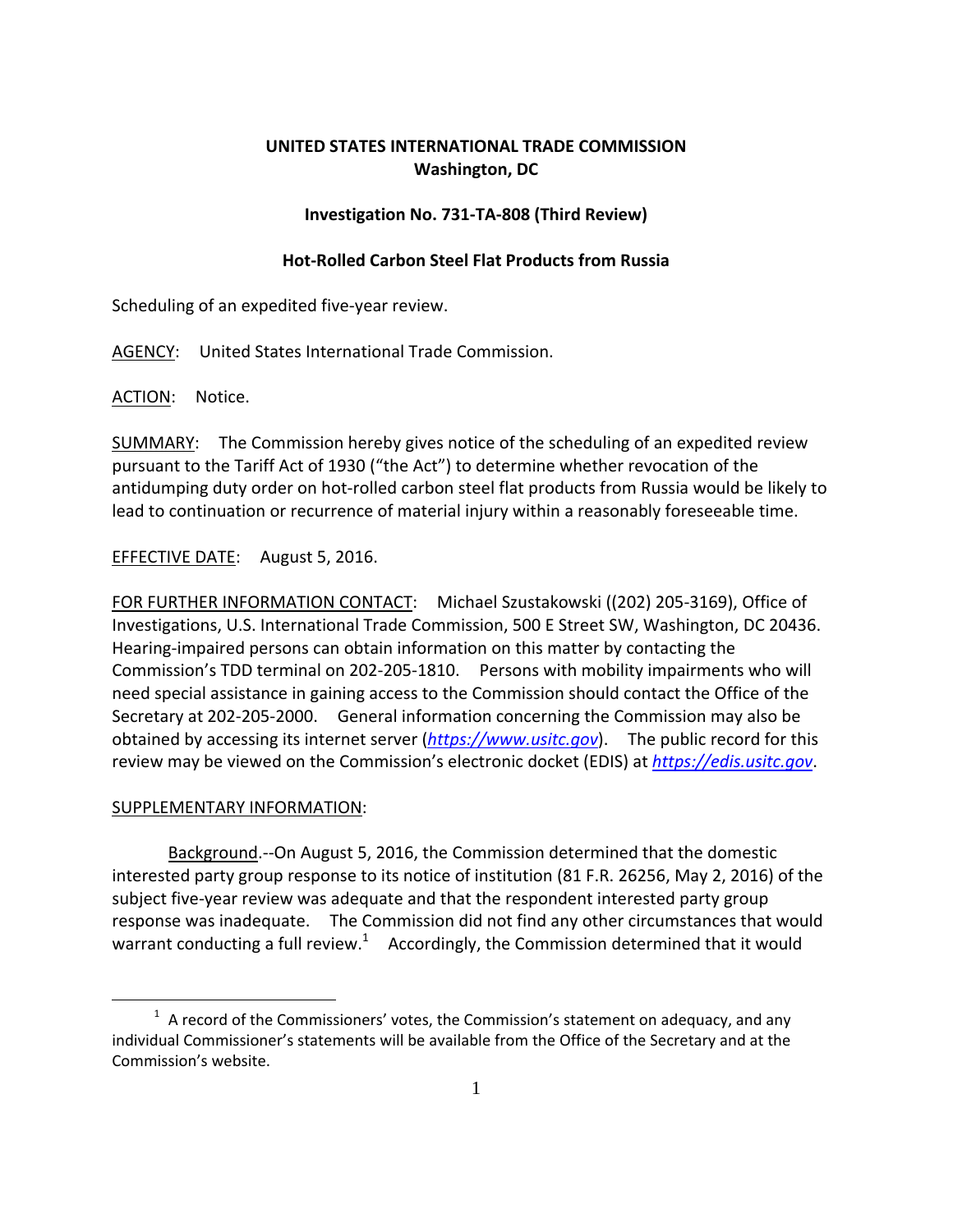conduct an expedited review pursuant to section  $751(c)(3)$  of the Tariff Act of 1930 (19 U.S.C.  $1675(c)(3)$ ).

For further information concerning the conduct of this review and rules of general application, consult the Commission's Rules of Practice and Procedure, part 201, subparts A and B (19 CFR part 201), and part 207, subparts A, D, E, and F (19 CFR part 207).

Staff report.‐‐A staff report containing information concerning the subject matter of the review will be placed in the nonpublic record on August 31, 2016, and made available to persons on the Administrative Protective Order service list for this review. A public version will be issued thereafter, pursuant to section 207.62(d)(4) of the Commission's rules.

Written submissions.--As provided in section 207.62(d) of the Commission's rules, interested parties that are parties to the review and that have provided individually adequate responses to the notice of institution, $2$  and any party other than an interested party to the review may file written comments with the Secretary on what determination the Commission should reach in the review. Comments are due on or before September 6, 2016 and may not contain new factual information. Any person that is neither a party to the five-year review nor an interested party may submit a brief written statement (which shall not contain any new factual information) pertinent to the review by September 6, 2016. However, should the Department of Commerce extend the time limit for its completion of the final results of its review, the deadline for comments (which may not contain new factual information) on Commerce's final results is three business days after the issuance of Commerce's results. If comments contain business proprietary information (BPI), they must conform with the requirements of sections 201.6, 207.3, and 207.7 of the Commission's rules. The Commission's rules with respect to filing were revised effective July 25, 2014. *See* 79 Fed. Reg. 35920 (June 25, 2014), and the revised Commission Handbook on E‐filing, available from the Commission's website at *https://edis.usitc.gov*.

In accordance with sections 201.16(c) and 207.3 of the rules, each document filed by a party to the review must be served on all other parties to the review (as identified by either the public or BPI service list), and a certificate of service must be timely filed. The Secretary will not accept a document for filing without a certificate of service.

1

 $2$  The Commission has found the responses submitted by AK Steel Corporation, ArcelorMittal USA LLC, Nucor Corporation, SSAB Enterprises LLC, Steel Dynamics Inc., and United States Steel Corporation to be individually adequate. Comments from other interested parties will not be accepted (*see* 19 CFR 207.62(d)(2)).